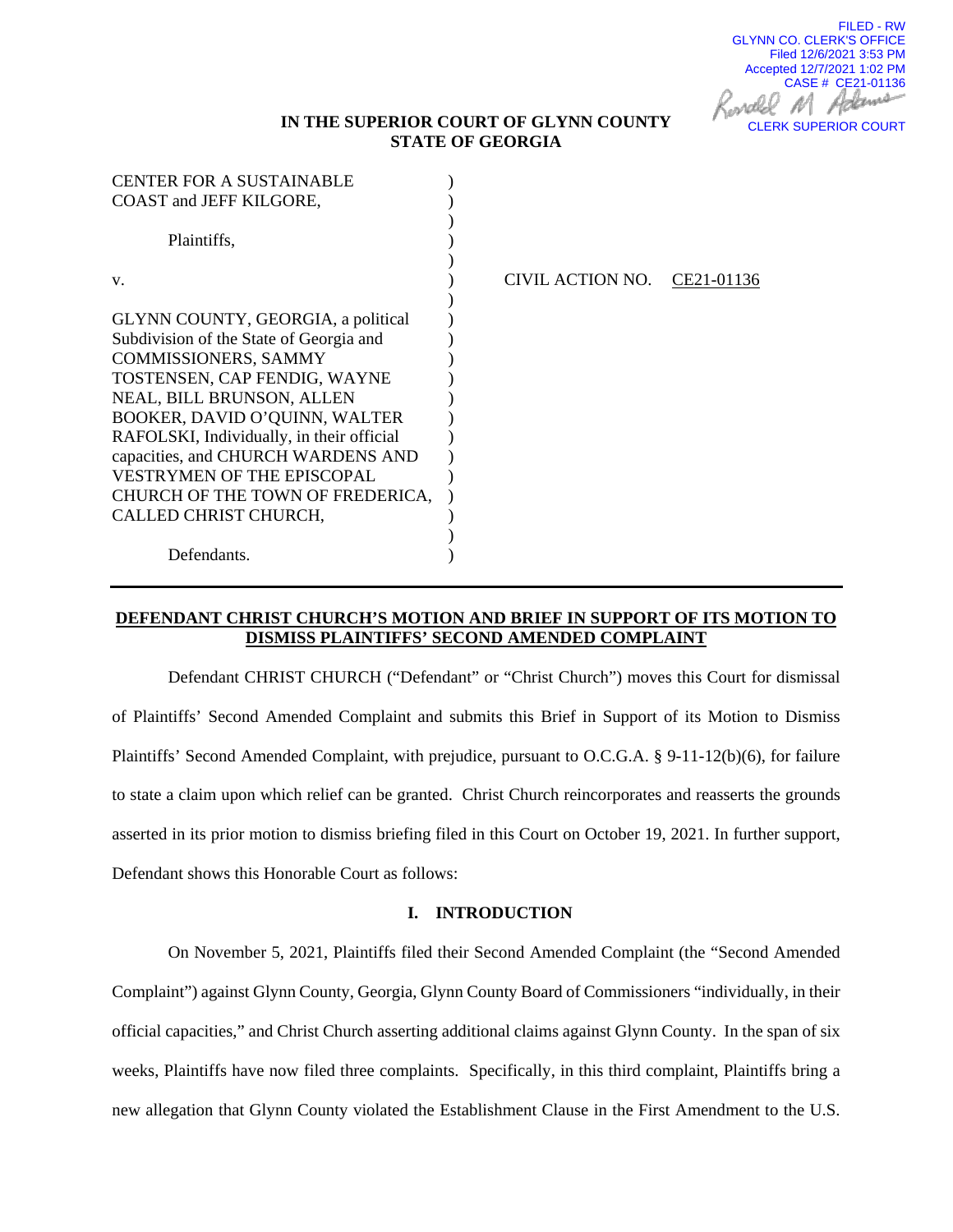Constitution and Article 1, Section 2, Paragraph VII of the Georgia Constitution based on Glynn County's Frederica Road Realignment Project and its real property exchange with Christ Church, which, according to Plaintiffs, constitute impermissible financial aid to a religious institution. [Pls.' 2nd Am. Compl. (Count 1) ¶¶ 7-38.].

In Count 2, Plaintiffs re-allege their previous claim, which was previously rejected by this Court during the October 25, 2021 hearing, that Glynn County's property exchange with Christ Church violated O.C.G.A. § 36-9-3(a). [Pls.' 2nd Am. Compl. (Count 2) ¶¶ 39-66; see also Pls.' Am. Compl. (Count 1) ¶¶ 48-52.]. Under this Count 2, Plaintiffs now attempt to join Christ Church pursuant to O.C.G.A. § 9-11-19, arguing Christ Church is an indispensable party to Plaintiffs' claims for declaratory relief against Glynn County related to the property exchange because Christ Church is a party to that agreement. [Pls.' Resp. to Def. Christ Church's Mot. to Dismiss p.3.].

Lastly, Plaintiffs again claim that pursuant to the Glynn County Tree Ordinance (see Glynn Cnty., Ga. Code of Ordinances Art. VIII, § 2-16-301 *et seq*.) County Commissioners allegedly have a nondiscretionary obligation to nominate and appoint members to serve on the Tree Board, and because the Commissioners have failed to do so, Plaintiffs seek a writ of mandamus compelling the Commissioners to nominate and appoint seven members to the Glynn County Tree Board. [Pls.' 2nd Am. Compl. (Count 3) ¶¶ 67-85; see also Pls.' Am. Compl. (Count 2) ¶¶ 53-63; Pls.' Compl. (Count 2) ¶¶ 39-47.].

Plaintiffs' claims seek declaratory judgment (Count I and Count II) and mandamus (Count III). In their Prayer for Relief Plaintiffs again ask this Court to "grant injunctive relief to prevent further work on the Frederica Road Realignment Project during the pendency of this case" and to "award attorney's fees and litigation expenses to Plaintiffs under 42 U.S.C. § 1988." [Pls.' 2nd Am. Compl. p.14(e)-(f).].

Christ Church moves this Court to dismiss Plaintiffs' Second Amended Complaint, as it fails to state a cognizable claim related to the property exchange against Glynn County that requires Christ Church be joined as an indispensable party pursuant to O.C.G.A. § 9-11-19.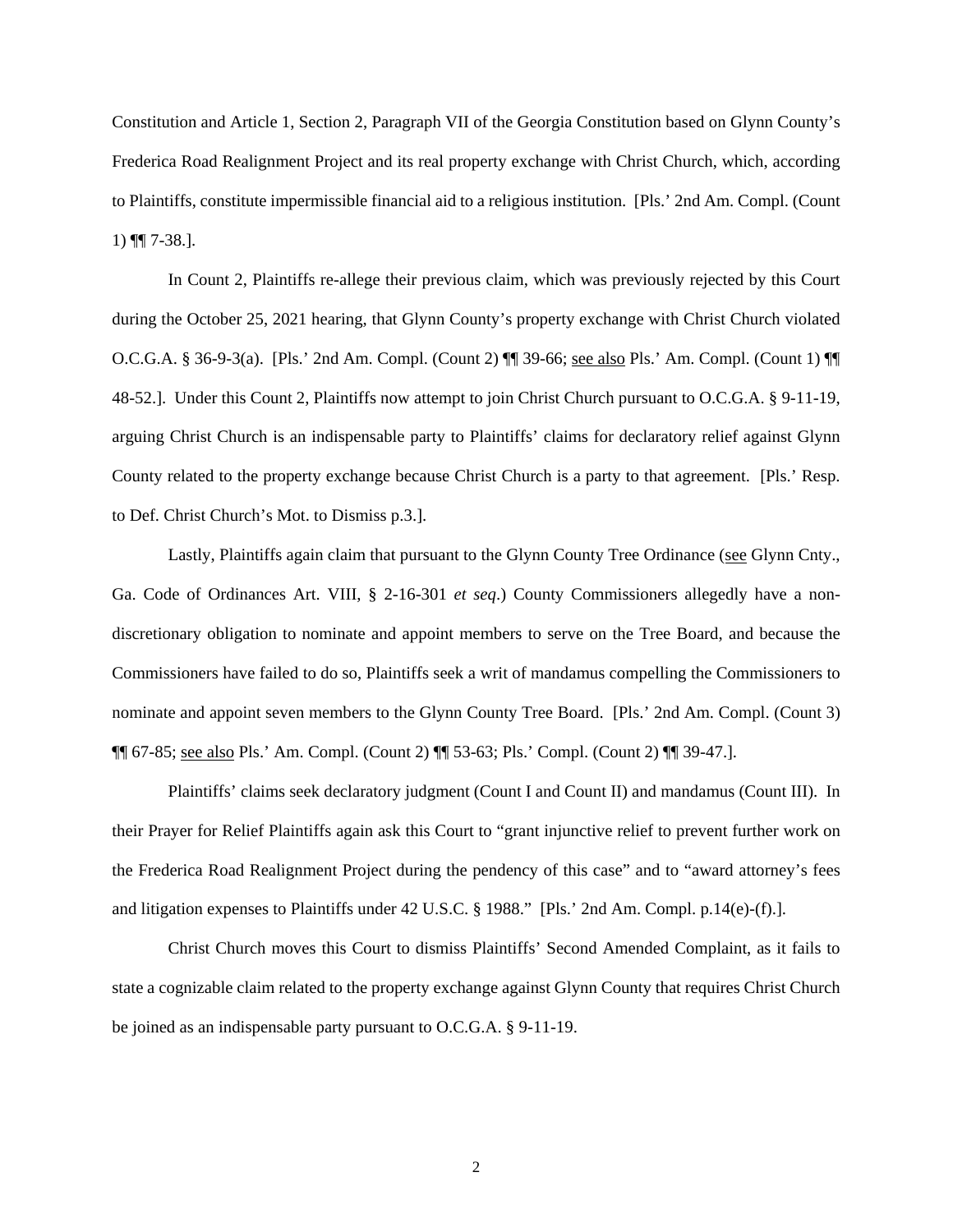#### **II. ARGUMENT AND CITATION OF AUTHORITY**

#### **A. The standards for granting a motion to dismiss have been met.**

Under O.C.G.A. § 9-11-12(b)(6), a complaint is due to be dismissed if it "[f]ail[s] to state a claim upon which relief can be granted." O.C.G.A. § 9-11-12(b)(6). Courts grant a motion to dismiss under O.C.G.A. § 9-11-12(b)(6) when: the claimant fails to show it is entitled to some form of legal relief under the allegations in the complaint; and the movant establishes that the plaintiff will not be able to introduce evidence within the framework of the complaint sufficient to state a cause of action on which relief can be granted. See Norman v. Xytex Corp., 310 Ga. 127, 130-31 (2020) *and* Collins v. Athens Orthopedic Clinic, P.A., 307 Ga. 555, 560 (2019); cf. Rossville Fed. Sav. & Loan Ass'n v. Ins. Co. of N. Am., 121 Ga. App. 435, 438-39 (1970) (A complaint may be dismissed on motion if clearly without any merit; and this want of merit may consist in an absence of law to support a claim of the sort made, or of facts sufficient to make a good claim, or in the disclosure of some fact which will necessarily defeat the claim.). The allegations in Plaintiffs' Second Amended Complaint do not support any legally cognizable claims against Defendant Christ Church and should be dismissed.<sup>[1](#page-2-0)</sup>

#### **B. All counts of Plaintiffs' Second Amended Complaint fail as a matter of law.**

This Court need not reach the substantive merits of Plaintiffs' constitutional claims because other non-constitutional bases exist for resolving this case by dismissal. See Ga. Bd. of Dentistry v. Brooks, 273 Ga. 852 (2001) (courts should not decide constitutional issues if there is a non-constitutional basis for resolving the case); Bd. of Tax Assessors v. Tom's Food, 264 Ga. 309, 310 (1994) ("It is well established that this court will never decide a constitutional question if the decision of the case presented can be made upon other grounds."). Should this Court reach the merits of the Plaintiffs' claims, however, this Second Amended Complaint also fails on the merits as a matter of law for the reasons set forth below.

<span id="page-2-0"></span><sup>&</sup>lt;sup>1</sup> Christ Church incorporates and asserts the grounds for dismissal regarding standing as asserted in Glynn County's Motion to Dismiss Plaintiffs' Amended Complaint filed in this Court on October 22, 2021, as if the same had been fully set forth herein.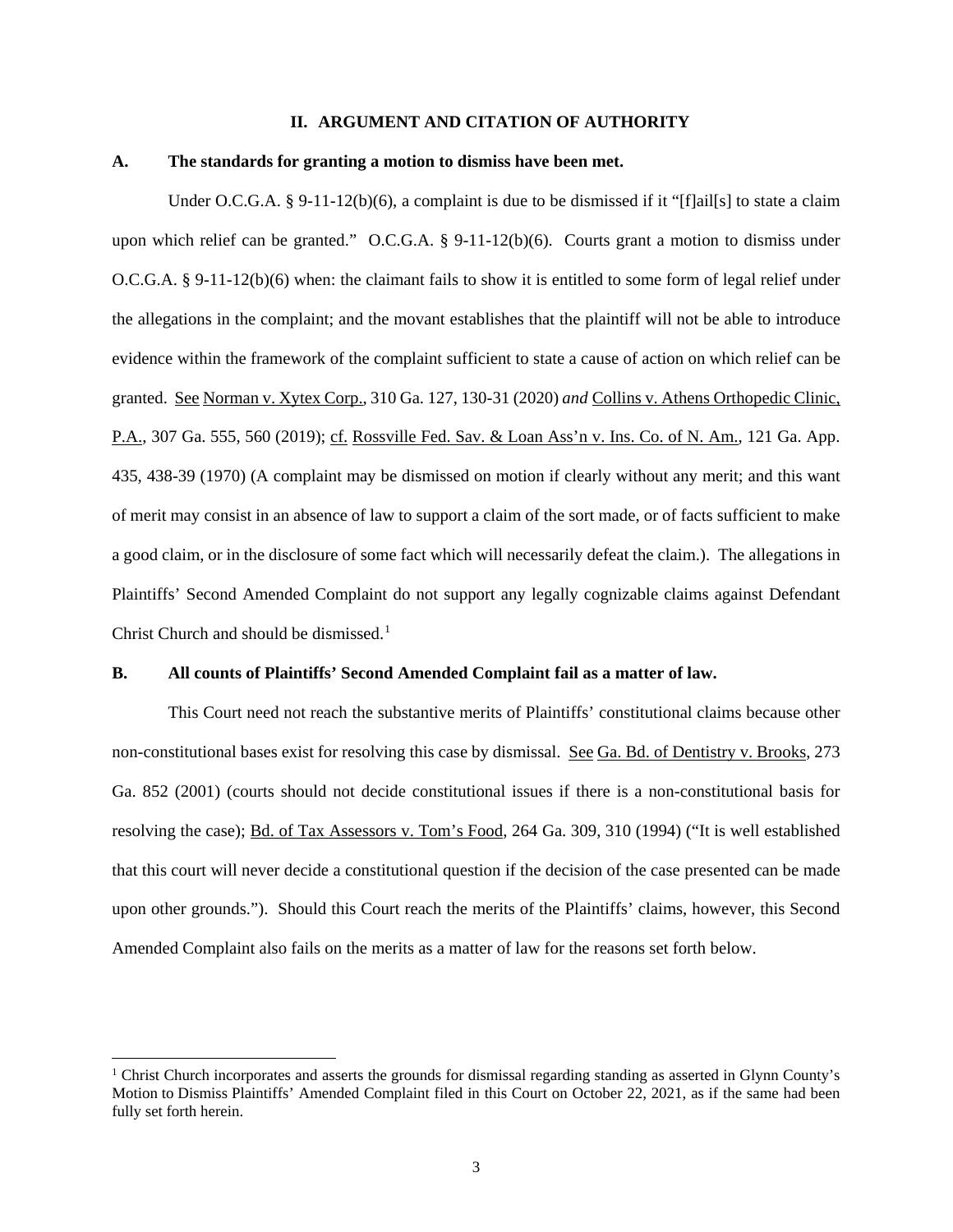#### **C. Plaintiffs' constitutional claims fail as a matter of law and should be dismissed.**

Plaintiffs seek a declaration that Glynn County provided financial aid to Christ Church by undertaking the Frederica Road Realignment Project, and the land exchange, and that this financial aid was in violation of the Establishment Clause in the First Amendment to the U.S. Constitution and in violation of Article I, Section 2, Paragraph VII of the Georgia Constitution. [Pls.' 2nd Am. Compl. p.14(b).].

### **1.** *Federal Establishment Clause (U.S. Const. amend. I)*

The Supreme Court "has explained that the purpose of the Establishment and Free Exercise Clauses of the First Amendment is 'to prevent, as far as possible, the intrusion of either [the church or the state] into the precincts of the other.'" Lynch v. Donnelly, 465 U.S. 668, 672 (1984) (quoting Lemon v. Kurtzman, 403 U.S. 602, 614 (1971)). To determine whether there has been a violation of the Establishment Clause, "[r]ather than mechanically invalidating all governmental conduct or statutes that confer benefits or give special recognition to religion in general or to one faith . . . the Court has scrutinized challenged legislation or official conduct to determine whether, in reality, it establishes a religion or religious faith, or tends to do so." Lynch, 465 U.S. at 687 (citing Walz v. Tax Comm'n of N.Y.C., 397 U.S. 664, 668-69 (1970)). The Supreme Court has long held that a government act does not violate the Establishment Clause if (1) it has a secular purpose, (2) its primary effect neither advances nor inhibits religion, and (3) it does not foster an excessive entanglement of church and state. Lemon, 403 U.S. at 612-13 (1971); Aguilar v. Felton, 473 U.S. 402, 412-13 (1985) (entanglement inquiry now part of Lemon's "effects" prong).

The County's undertaking of the Frederica Road Realignment Project, and its land exchange with Christ Church satisfies these requirements as a matter of law. First, as was brought forth at the prior hearing, the project and the land exchange each has the secular purpose of "improve[ing] the safety and historic preservation for the citizens of Glynn County, Georgia." [Agreement p.1.]. Second, the principal or primary effect of both the project and land exchange neither advances nor inhibits religion. Both the County and Christ Church acknowledge that it is in the best interest of the community to shift the roadway from County property to Church property. [Agreement p.1.]. In fact, at the October 25, 2021 hearing, Plaintiff Kilgore conceded, as any rational person would, that the road improvement project would improve safety.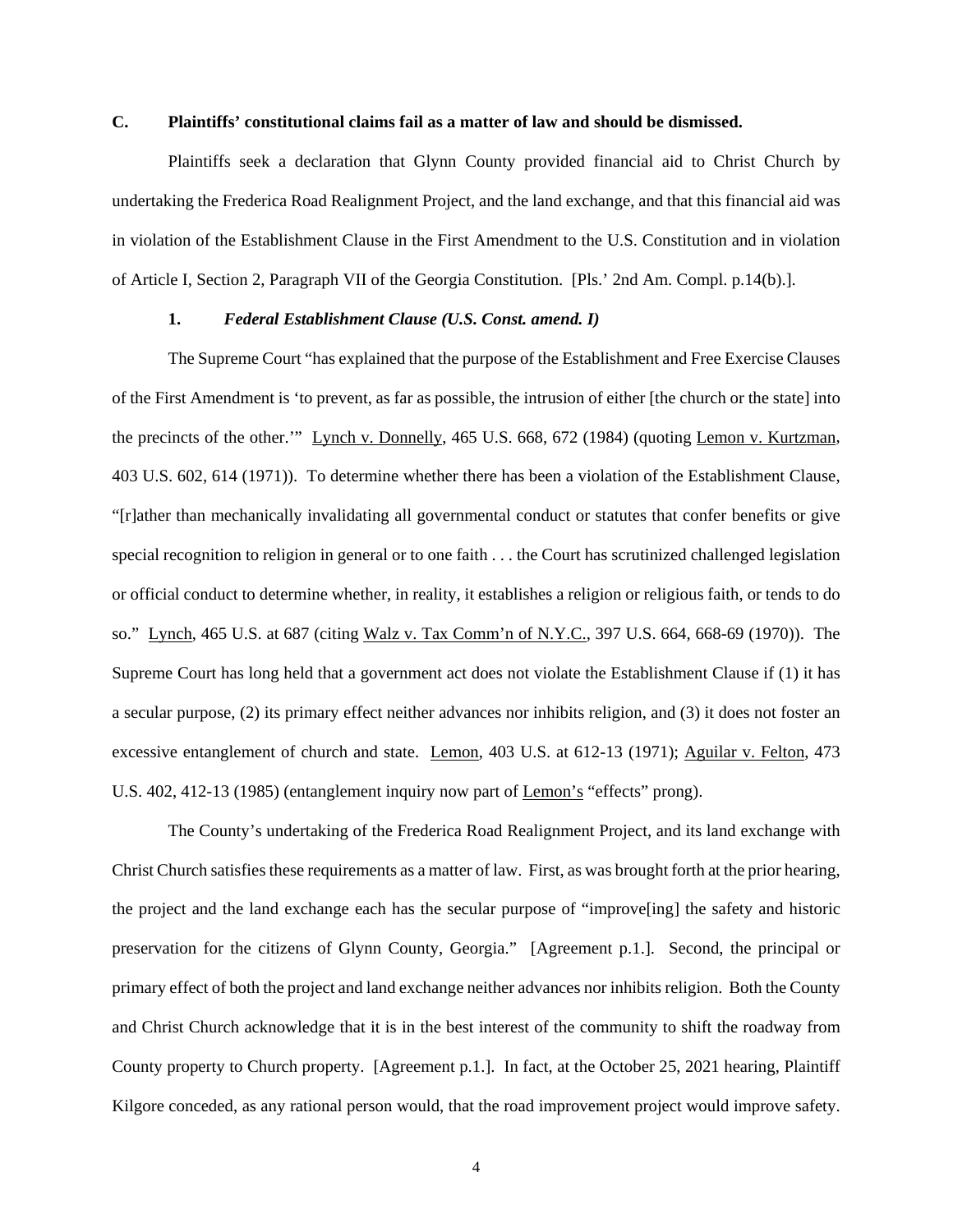Third, the land exchange agreement which effectuates the project and property conveyances does not constitute County sponsorship, financial support, or active involvement in Christ Church's affairs, and no reasonable observer aware of the circumstances of the sale could conclude that it constitutes the County's endorsement of Christ Church.

Where Glynn County has acted with a secular purpose and in a manner that does not primarily advance, endorse, or foster an excessive entanglement with religion, the Establishment Clause is not implicated. The challenged realignment project and land exchange meets all of those requirements. See Lemon, 403 U.S. 602.

#### **2.** *State Establishment Clause (Ga. Const. Art. I, § 2, ¶ VII)*

Plaintiffs similarly allege that the realignment project and land exchange violates Georgia's Establishment Clause which provides: "No money shall ever be taken from the public treasury, directly or indirectly, in aid of any church, sect, cult, or religious denomination or of any sectarian institution." Ga. Const. Art. I, § 2, ¶ VII. Under this provision, neither the state nor any of its political subdivisions, such as Glynn County, can own or control, or give monetary aid, to a church or religious institution.

Plaintiffs' claim under Article I, Section II, Paragraph VII of the Georgia Constitution, regarding a prohibition against government aid to any church, fails for the same reasons as the federal claim. Whether this provision is interpreted in a manner similar to the federal constitutional claim, or in a more restrictive manner, if the expenditure of funds on the realignment project and land exchange does not in fact serve to aid religion, the Court's inquiry is at an end. Although there is little case law interpreting this section, courts have approved practices which arguably provide much greater assistance to religious causes than the facially neutral County conduct at issue here. For instance, in Birdine v. Moreland the court approved the practice of the Georgia Department of Transportation providing religious grave markers at the request of descendants. Birdine v. Moreland, 579 F. Supp. 412 (N.D. Ga. 1983); see also Mayor &c. of Savannah v. Richter, 160 Ga. 177 (1925) (approving "respect for Creator" portion of character education curriculum in Georgia).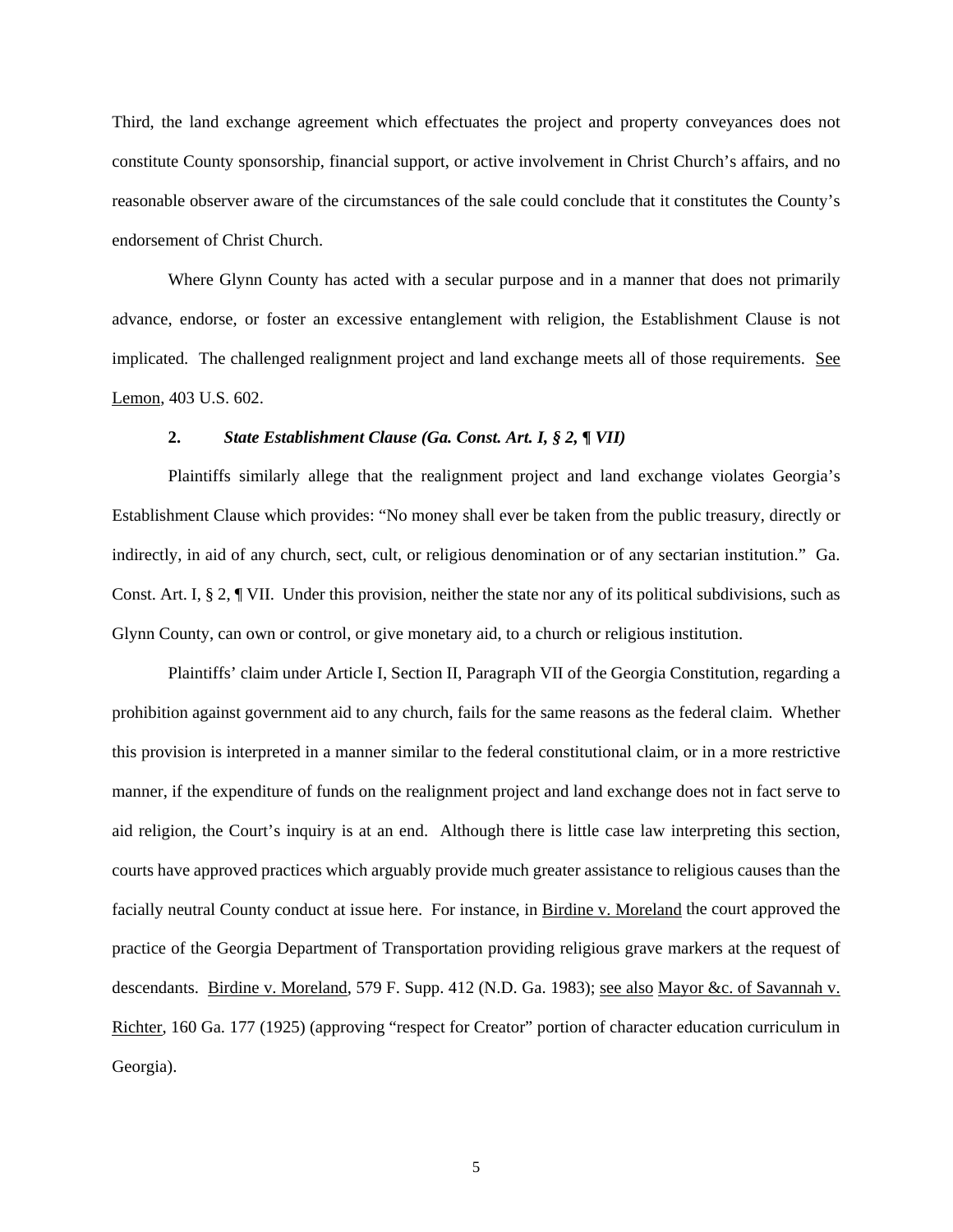Here, the public funds used to effectuate the land exchange and undertake the realignment project were expended by the County for the purpose of improving public safety, infrastructure, historic preservation, and aesthetics. These funds were not used by the County for the purpose of furthering Christ Church, and thus, do not constitute financial aid in violation of Georgia's Establishment Clause. For these reasons as well as those stated for the federal claim, Plaintiffs claim under Article I, Section II, Paragraph VII of the Georgia Constitution fails and should be dismissed.

### **D. Plaintiffs' requests for declaratory relief as to the land exchange between Glynn County and Christ Church and related constitutional claims fail as a matter of law.**

In addition to the issues previously addressed herein, this Court should dismiss Plaintiffs' lawsuit because declaratory judgment is not an appropriate remedy to address matters that have already occurred. The Declaratory Judgment Act is designed "to settle and afford relief from uncertainty and insecurity with respect to rights, status, and other legal relations." See O.C.G.A. § 9-4-1. The proper scope of declaratory judgment is to adjudge those rights among parties upon which their *future conduct* depends." SJN Props., LLC v. Fulton Cnty. Bd. of Assessors, 296 Ga. 793, 802 (2015) (emphasis supplied). A declaratory judgment action cannot serve as a vehicle to declare the legality of past conduct. Id.

Here, Plaintiffs seek a declaration that the land exchange agreement and ultimate conveyance, both of which have already occurred, was invalid and ask this Court to cancel and nullify the agreement and conveyances. Plaintiffs also seek a declaration that the land exchange and realignment project violated the U.S. Constitution and Georgia Constitution. Each request seeks to have this Court invalidate a past action the approval of the Frederica Road Project and the 2020 exchange of property between Glynn County and Christ Church. This is precisely the type of past conduct that cannot serve as a basis for a declaratory judgment action. See SJN Props., LLC, 296 Ga. 802. Plaintiffs' claims for declaratory relief should be dismissed based on this clear law alone.

Plaintiffs again recite nearly the exact same allegations they previously pled, attempting to assert the same arguments that this Court flatly rejected during the October 25, 2021 hearing. At that hearing, Plaintiffs presented witness testimony and evidence related to the land exchange, but failed to show any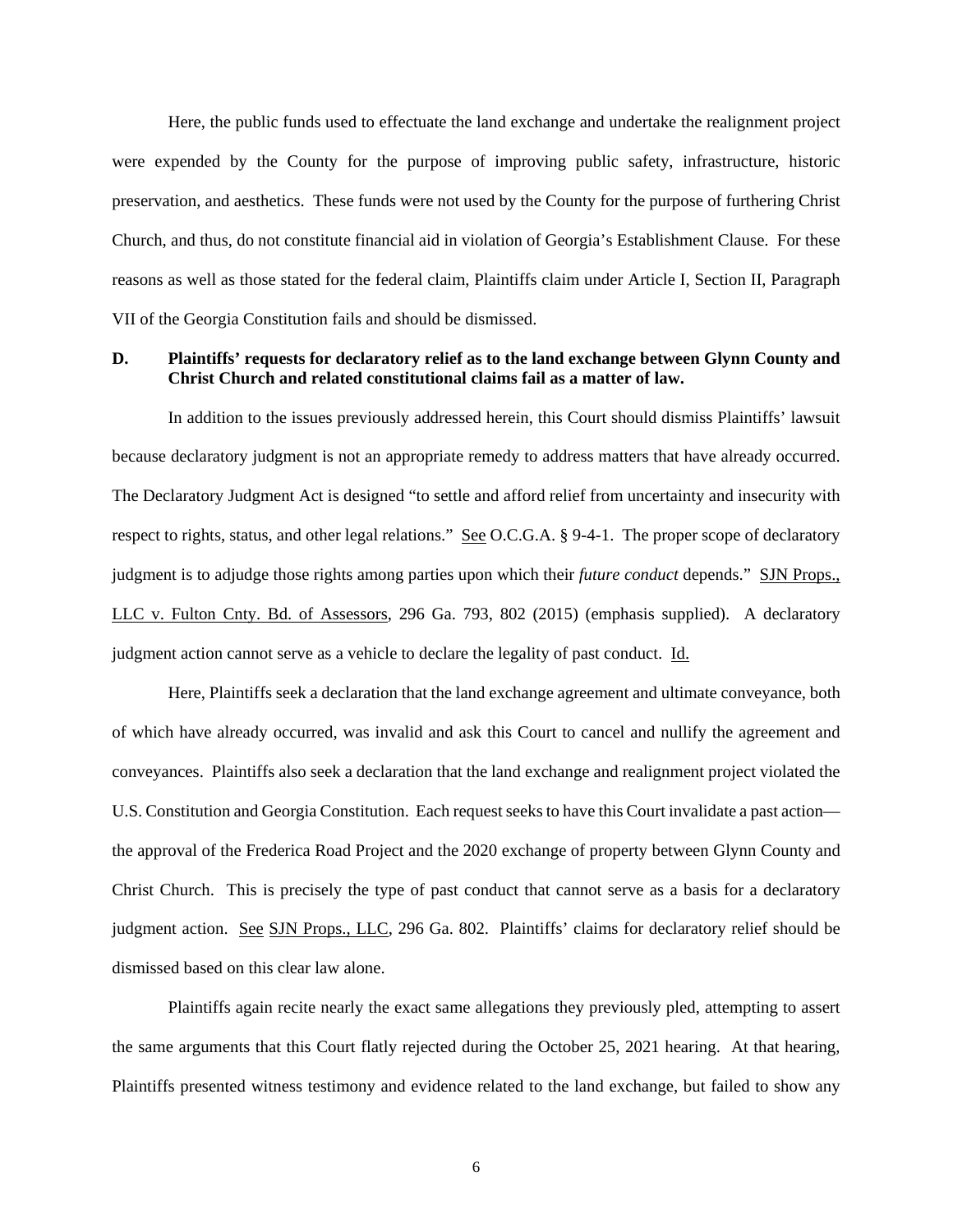basis to support their claim that the exchange was illegal or that the appraisals were miscalculated. Nothing has changed between that hearing and the present date. The facts are the same, and Plaintiffs reasserted claims are once again insufficient and without legal basis.

Because Plaintiffs have not stated any legally cognizable claim related to the property exchange, Plaintiffs have failed to state a claim against Christ Church upon which relief can be granted. See O.C.G.A. § 9-11-12(b)(6). Accordingly, Plaintiffs' Second Amended Complaint should be dismissed with prejudice.

### **III. CONCLUSION**

For the foregoing reasons, Defendant Christ Church respectfully requests that the Court enter an Order dismissing Plaintiffs' Second Amended Complaint, with prejudice. Defendant further requests any such other relief as this Court deems just and proper.

RESPECTFULLY SUBMITTED, this 6th day of December, 2021.

GILBERT, HARRELL, SUMERFORD & MARTIN, P.C.

*/s/ Mark D. Johnson*

Mark D. Johnson Georgia Bar No. 395041 Jordan R. Parks Georgia Bar No. 311267

Post Office Box 190 Brunswick, Georgia 31521-0190 P: (912) 265-6700 F: (912) 264-0244 [mjohnson@gilbertharrelllaw.com](mailto:mjohnson@gilbertharrelllaw.com) [jparks@gilbertharrelllaw.com](mailto:jparks@gilbertharrelllaw.com)

*Attorneys for Defendant Christ Church*